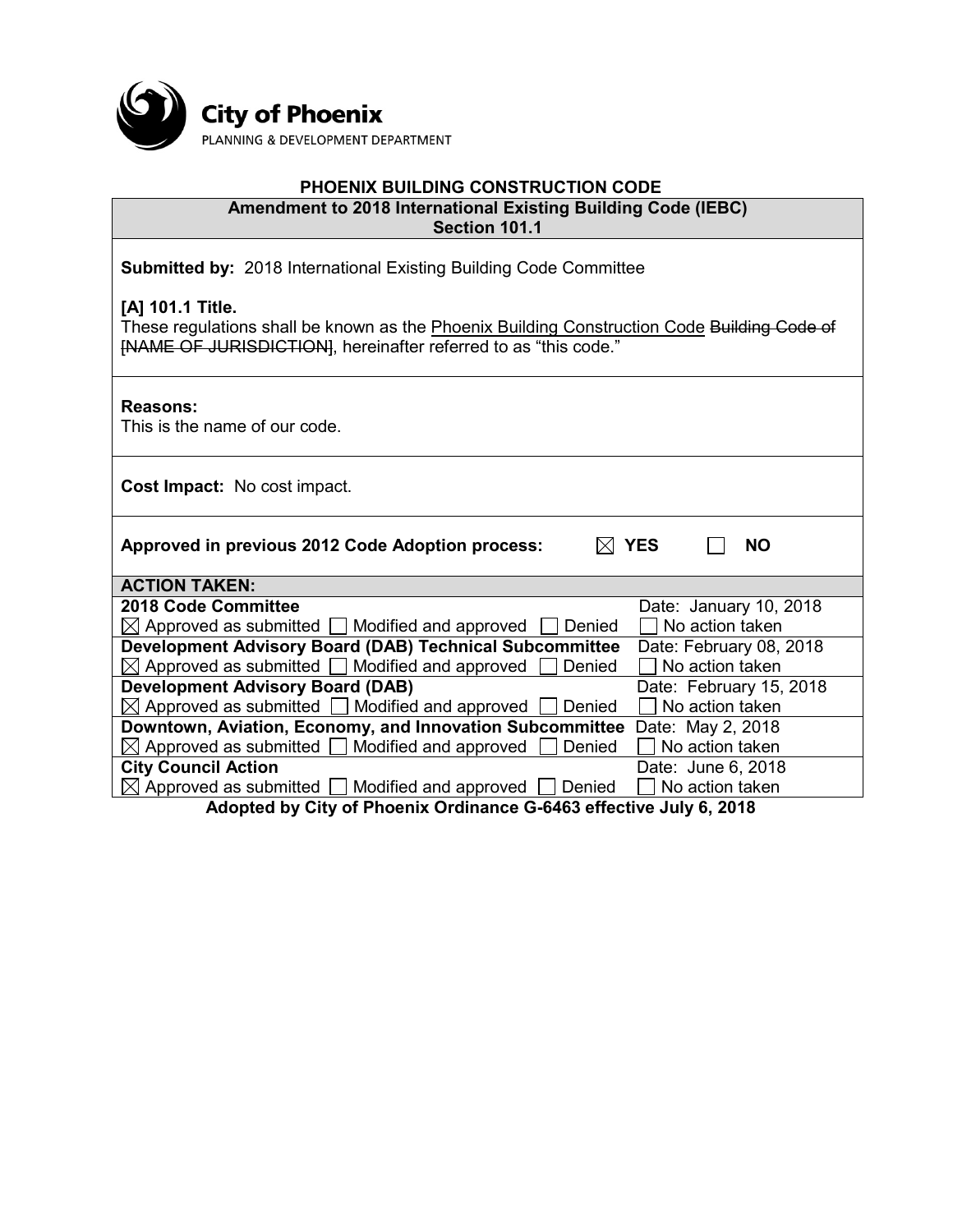

#### **PHOENIX BUILDING CONSTRUCTION CODE Amendment to 2018 International Existing Building Code (IEBC) Section 101.2**

**Submitted by:** 2018 International Existing Building Code Committee

## **101.2 Scope.**

The provisions of this code shall apply to the *repair, alteration, change of occupancy, addition* to and relocation of *existing buildings*.

**Exception:** Detached one- and two-family *dwellings* and multiple single-family *dwellings* (*townhouses*) not more than three *stories* above *grade plane* in height with a separate *means of egress*, and their accessory structures not more than three *stories* above *grade plane* in height shall comply with this code or the *International Residential Code*.

## **101.2.1 Fire Code construction requirements for existing buildings.**

*Existing buildings* shall also comply with Chapter 11 Construction Requirements for Existing Buildings in the Phoenix Fire Code. Where conflicts occur between provisions of this code and Chapter 11 Construction Requirements for Existing Buildings in the Phoenix Fire Code, the most restrictive provisions shall apply.

## **Reasons:**

To better coordinate the Fire Protection requirements found in the Existing Building Code and the Chapter 11 Construction Requirements for Existing Buildings in the Fire Code, this amendment has been provided in the Existing Building Code to direct the designer to Chapter 11 of the Phoenix Fire Code for additional Fire Protection requirements.

**Cost Impact:** No cost impact.

This amendment will not in and of itself revise any code requirements.

| Approved in previous 2012 Code Adoption process:                                | NΟ<br>YES              |  |  |
|---------------------------------------------------------------------------------|------------------------|--|--|
| <b>ACTION TAKEN:</b>                                                            |                        |  |  |
| 2018 Code Committee                                                             | Date: January 28, 2018 |  |  |
| $\boxtimes$ Approved as submitted $\Box$ Modified and approved<br>Denied        | No action taken        |  |  |
| <b>Development Advisory Board (DAB) Technical Subcommittee</b>                  | Date: March 8, 2018    |  |  |
| $\boxtimes$ Approved as submitted $\Box$ Modified and approved  <br>Denied      | No action taken        |  |  |
| <b>Development Advisory Board (DAB)</b>                                         | Date: March 15, 2018   |  |  |
| $\boxtimes$ Approved as submitted $\Box$ Modified and approved [<br>Denied      | No action taken        |  |  |
| Downtown, Aviation, Economy, and Innovation Subcommittee                        | Date: May 2, 2018      |  |  |
| $\boxtimes$ Approved as submitted $\Box$ Modified and approved [<br>Denied      | $\Box$ No action taken |  |  |
| <b>City Council Action</b>                                                      | Date: June 6, 2018     |  |  |
| $\boxtimes$ Approved as submitted $\Box$ Modified and approved $\Box$<br>Denied | $\Box$ No action taken |  |  |
| Adopted by City of Phoenix Ordinance G-6463 effective July 6, 2018              |                        |  |  |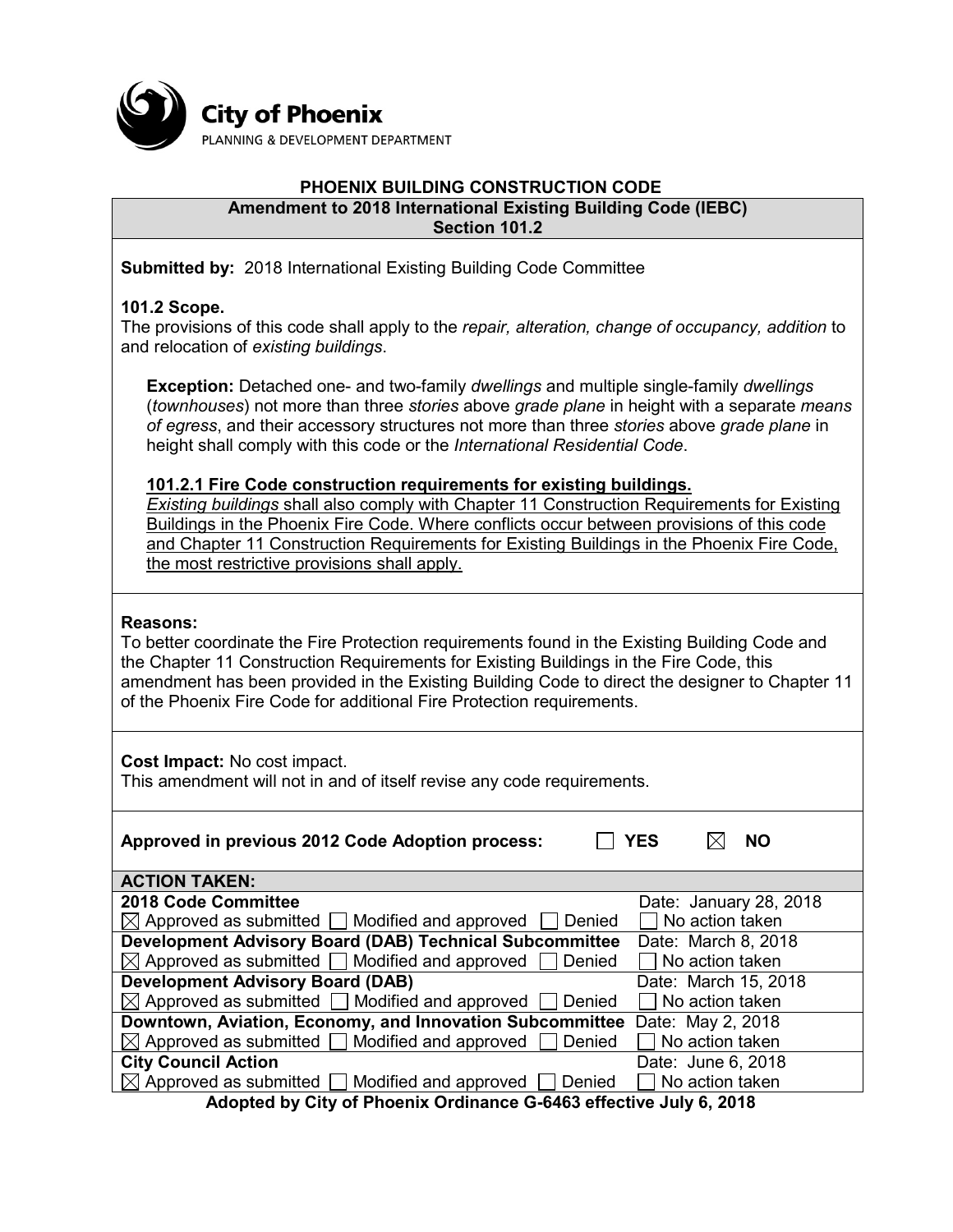

#### **PHOENIX BUILDING CONSTRUCTION CODE Amendment to 2018 International Existing Building Code (IEBC) Sections A101.4 - A117.4**

|  |  | <b>Submitted by: 2018 International Existing Building Code Committee</b> |  |  |  |  |
|--|--|--------------------------------------------------------------------------|--|--|--|--|
|--|--|--------------------------------------------------------------------------|--|--|--|--|

## **[A] 101.4 - [A] 117.4 – Reserved.**

## **See Chapter 1 of Phoenix Building Construction Code**

#### **Reasons:**

Administration and enforcement of the Phoenix Building Construction Code is specified in Chapter 1 of the 2018 International Building Code (IBC) as amended by the City of Phoenix.

**Cost Impact:** No cost impact.

Approved in previous 2012 Code Adoption process:  $\boxtimes$  YES  $\Box$  NO

| <b>ACTION TAKEN:</b>                                                            |                         |  |  |
|---------------------------------------------------------------------------------|-------------------------|--|--|
| 2018 Code Committee                                                             | Date: January 10, 2018  |  |  |
| $\boxtimes$ Approved as submitted $\Box$ Modified and approved<br>Denied        | $\Box$ No action taken  |  |  |
| <b>Development Advisory Board (DAB) Technical Subcommittee</b>                  | Date: February 8, 2018  |  |  |
| $\boxtimes$ Approved as submitted $\Box$ Modified and approved $\Box$ Denied    | $\Box$ No action taken  |  |  |
| <b>Development Advisory Board (DAB)</b>                                         | Date: February 15, 2018 |  |  |
| $\boxtimes$ Approved as submitted $\Box$ Modified and approved $\Box$ Denied    | $\Box$ No action taken  |  |  |
| Downtown, Aviation, Economy, and Innovation Subcommittee Date: May 2, 2018      |                         |  |  |
| $\boxtimes$ Approved as submitted $\Box$ Modified and approved $\Box$ Denied    | No action taken         |  |  |
| <b>City Council Action</b>                                                      | Date: June 6, 2018      |  |  |
| $\boxtimes$ Approved as submitted $\Box$ Modified and approved $\Box$<br>Denied | No action taken         |  |  |
| Adopted by City of Dhoeniy Ordinance O C4C2 offective July C 2040               |                         |  |  |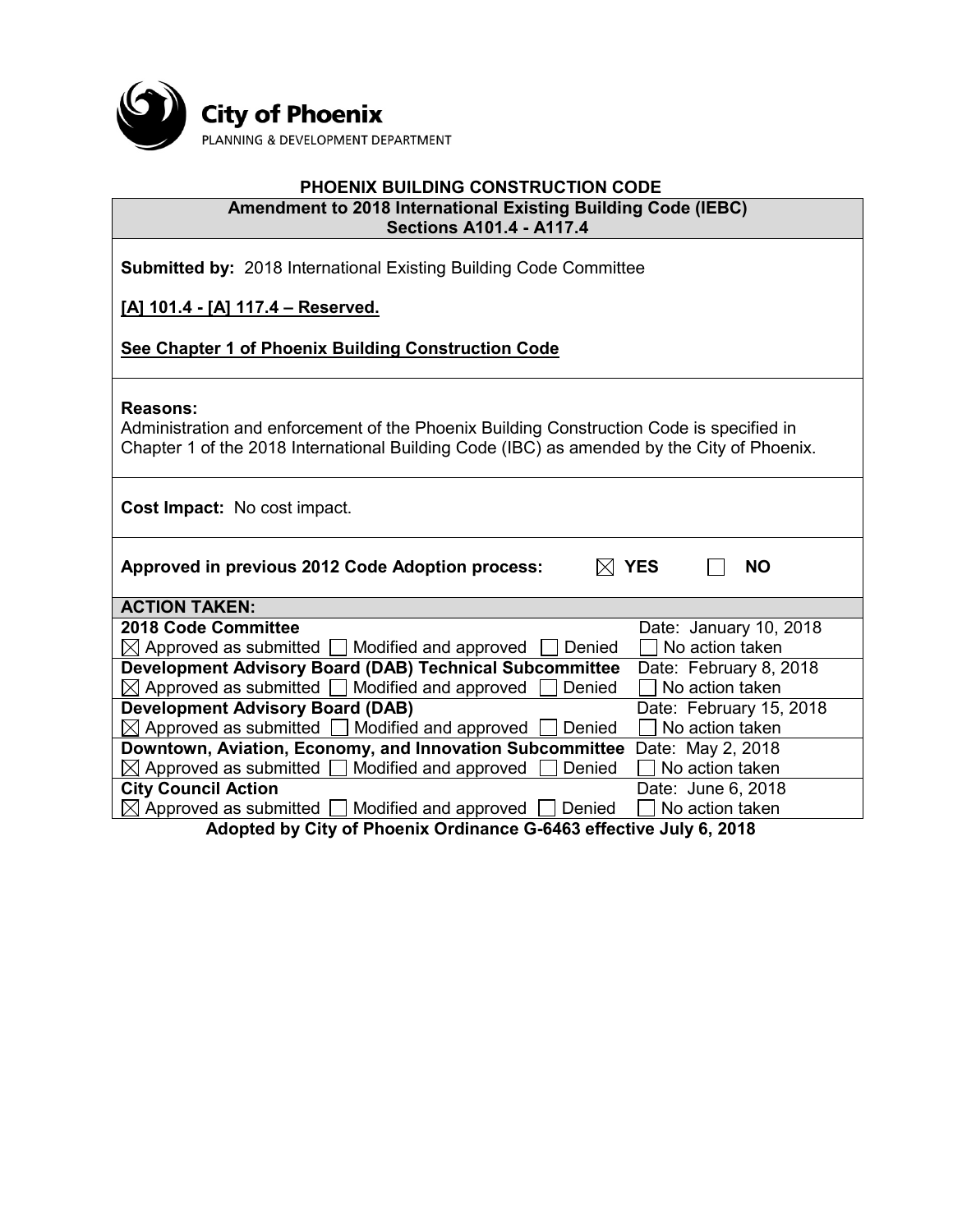

## **PHOENIX BUILDING CONSTRUCTION CODE**

#### **Amendment to 2018 International Existing Building Code (IEBC) Section 202**

**Submitted by:** 2018 International Existing Building Code Committee

## **SECTION 202 GENERAL DEFINITIONS**

**[A] HISTORIC BUILDING.** Any building or structure that is one or more of the following:

- 1. Listed, or certified as eligible for listing, by the State Historic Preservation Officer or the Keeper of the National Register of Historic Places, in the National Register of Historic Places.
- 2. Designated as historic under an applicable state or local law.
- 3. Certified as a contributing resource within a National Register, state designated or locally designated historic district.
- 4. Recommended by the City of Phoenix Historic Preservation Officer for listing on the Phoenix Historic Property Register, either as an individually eligible property or as a contributing resource to an eligible historic district.

#### **Reasons:**

This requirement is consistent with state and federal practices where eligible historic properties are treated the same as listed properties for design review purposes.

#### **Cost Impact:**

This cost-saving measure is intended to reduce the financial and technical infeasibility for projects.

| Approved in previous 2012 Code Adoption process:                         | <b>YES</b><br><b>NO</b> |
|--------------------------------------------------------------------------|-------------------------|
| <b>ACTION TAKEN:</b>                                                     |                         |
| 2018 Code Committee                                                      | Date: January 10, 2018  |
| $\boxtimes$ Approved as submitted $\Box$ Modified and approved<br>Denied | No action taken         |
| <b>Development Advisory Board (DAB) Technical Subcommittee</b>           | Date: February 8, 2018  |
| $\boxtimes$ Approved as submitted $\Box$ Modified and approved<br>Denied | $\Box$ No action taken  |
| <b>Development Advisory Board (DAB)</b>                                  | Date: February 15, 2018 |
| $\boxtimes$ Approved as submitted $\Box$ Modified and approved<br>Denied | $\Box$ No action taken  |
| Downtown, Aviation, Economy, and Innovation Subcommittee                 | Date: May 2, 2018       |
| $\boxtimes$ Approved as submitted $\Box$ Modified and approved<br>Denied | No action taken         |
| <b>City Council Action</b>                                               | Date: June 6, 2018      |
| $\boxtimes$ Approved as submitted $\Box$ Modified and approved<br>Denied | No action taken         |
| Adented by Otto of Bloomby Ondingnes O. 0400 offerting July 0, 0040      |                         |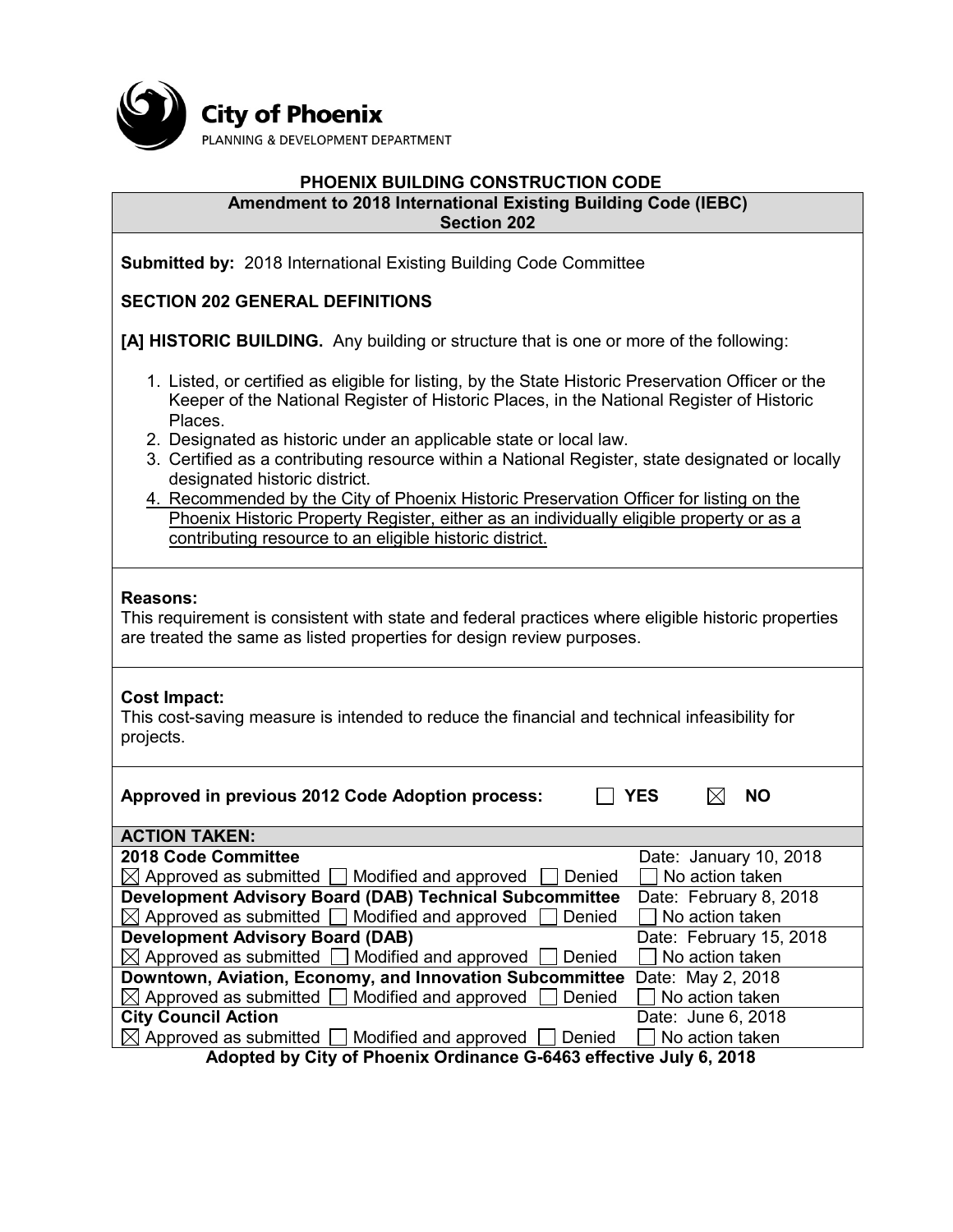

#### **PHOENIX BUILDING CONSTRUCTION CODE Amendment to 2018 International Existing Building Code (IEBC) Section 301.5**

**Submitted by:** 2018 International Existing Building Code Committee

### **301.5 Compliance with accessibility.**

Accessibility requirements for *existing buildings* shall comply with the 2009 edition of ICC A117.1 and the provisions of Sections 305.1 through 305.9.4, as applicable to facilities designated as historic structures that undergo *alterations*, unless *technically infeasible*. Where compliance with the requirements for accessible routes, entrances and toilet rooms would threaten or destroy the historic significance of the building or *facility*, as determined by the *code official* and historic preservation officer, conformance with the requirements to the maximum extent technically feasible shall be permitted.

#### **Reasons:**

This requirement was previously amended in 2012 IEBC code section 1204.1, and is consistent with departmental policies and permit requirements. The current 2012 amendment is located in section 1204 "Alterations." This section, 1204, was deleted in the 2018 edition. Accessibility in 2018 IEBC is generalized in chapter 3, section 301 "Administration" under sub-section 301.5 and section 305 "Accessibility for existing Buildings", sub-sections 305.1 through 305.9.4. These sections now apply to all existing buildings including historic. This amendment may not be needed or may need to be re-worded. Committee decision pending – 233, 1221-17.

**Cost Impact:** No cost impact.

| Approved in previous 2012 Code Adoption process:                                | <b>YES</b><br><b>NO</b> |  |
|---------------------------------------------------------------------------------|-------------------------|--|
| <b>ACTION TAKEN:</b>                                                            |                         |  |
| 2018 Code Committee                                                             | Date: January 10, 2018  |  |
| $\boxtimes$ Approved as submitted $\Box$ Modified and approved<br>Denied        | No action taken         |  |
| <b>Development Advisory Board (DAB) Technical Subcommittee</b>                  | Date: February 8, 2018  |  |
| $\boxtimes$ Approved as submitted $\Box$ Modified and approved<br>Denied        | $\Box$ No action taken  |  |
| <b>Development Advisory Board (DAB)</b>                                         | Date: February 15, 2018 |  |
| $\boxtimes$ Approved as submitted $\Box$ Modified and approved<br>Denied        | No action taken         |  |
| Downtown, Aviation, Economy, and Innovation Subcommittee                        | Date: May 2, 2018       |  |
| $\boxtimes$ Approved as submitted $\Box$ Modified and approved<br>Denied        | No action taken         |  |
| <b>City Council Action</b>                                                      | Date: June 6, 2018      |  |
| $\boxtimes$ Approved as submitted $\Box$ Modified and approved $\Box$<br>Denied | No action taken         |  |
| Adopted by City of Phoenix Ordinance G-6463 effective July 6, 2018              |                         |  |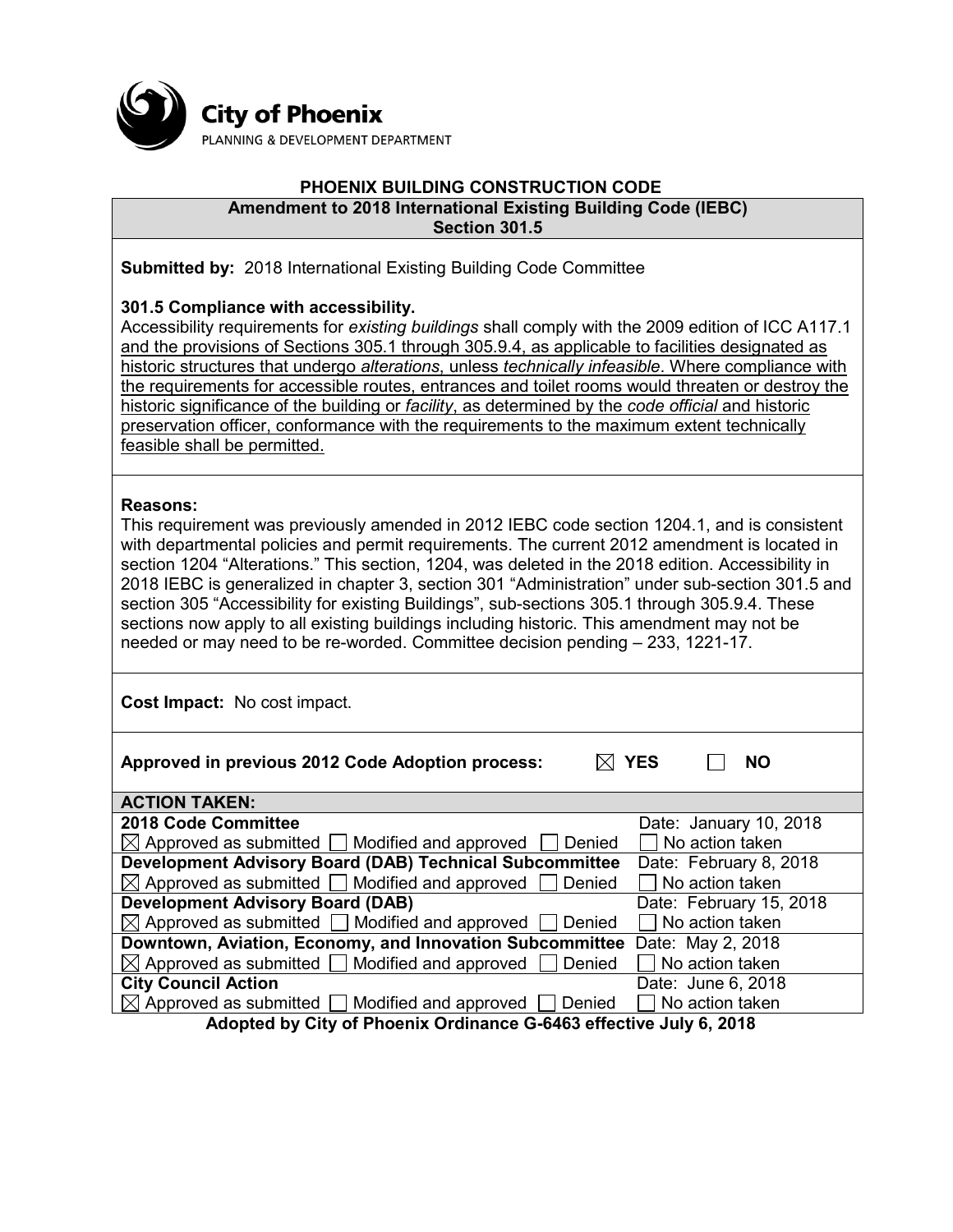

## **PHOENIX BUILDING CONSTRUCTION CODE Amendment to 2018 International Existing Building Code (IEBC) Section 305.8.10**

**Submitted by:** 2018 International Existing Building Code Committee

## **305.8.10 Toilet rooms.**

Where it is technically infeasible to alter existing toilet and bathing rooms to be accessible, an accessible family or assisted-use toilet or bathing room constructed in accordance with Section 1109.2.1 of the International Building Code is permitted. The family or assisted-use toilet or bathing room shall be located on the same floor and in the same area as the existing toilet or bathing rooms. At the inaccessible toilet and bathing rooms, directional signs indicating the location of the nearest family or assisted-use toilet room or bathing room shall be provided. These directional signs shall include the International Symbol of Accessibility and sign characters shall meet the visual character requirements in accordance with ICC A117.1. In existing construction, one of two or more fixtures (water closets and/or urinals) may be removed to create space for one accessible stall in each existing toilet room. This may result in the reduction of one required water closet which shall be permitted when this reduction is needed to create a conforming accessible toilet stall. Any alteration under this section shall not reduce other accessibility requirements including, but not limited to required clear floor spaces and maneuvering spaces.

#### **Reasons:**

This is a current amendment to the 2012 IBC Chapter 34, section 3411.8.11 & 2012 IEBC Chapter 4, section 410.8.11. This supports barrier removal, an important part of the ADA law.

## **Cost Impact:**

Reduced cost for compliance.

| Approved in previous 2012 Code Adoption process:                           | <b>YES</b><br><b>NO</b> |  |  |
|----------------------------------------------------------------------------|-------------------------|--|--|
| <b>ACTION TAKEN:</b>                                                       |                         |  |  |
| 2018 Code Committee                                                        | Date: January 10, 2018  |  |  |
| $\boxtimes$ Approved as submitted $\Box$ Modified and approved<br>Denied   | No action taken         |  |  |
| <b>Development Advisory Board (DAB) Technical Subcommittee</b>             | Date: February 08, 2018 |  |  |
| $\boxtimes$ Approved as submitted $\Box$ Modified and approved<br>Denied   | No action taken         |  |  |
| <b>Development Advisory Board (DAB)</b>                                    | Date: February 15, 2018 |  |  |
| $\boxtimes$ Approved as submitted $\Box$ Modified and approved<br>Denied   | No action taken         |  |  |
| Downtown, Aviation, Economy, and Innovation Subcommittee                   | Date: May 2, 2018       |  |  |
| $\boxtimes$ Approved as submitted $\Box$ Modified and approved<br>Denied   | No action taken         |  |  |
| <b>City Council Action</b>                                                 | Date: June 6, 2018      |  |  |
| $\boxtimes$ Approved as submitted $\Box$ Modified and approved [<br>Denied | No action taken         |  |  |
| Adopted by City of Phoenix Ordinance G-6463 effective July 6, 2018         |                         |  |  |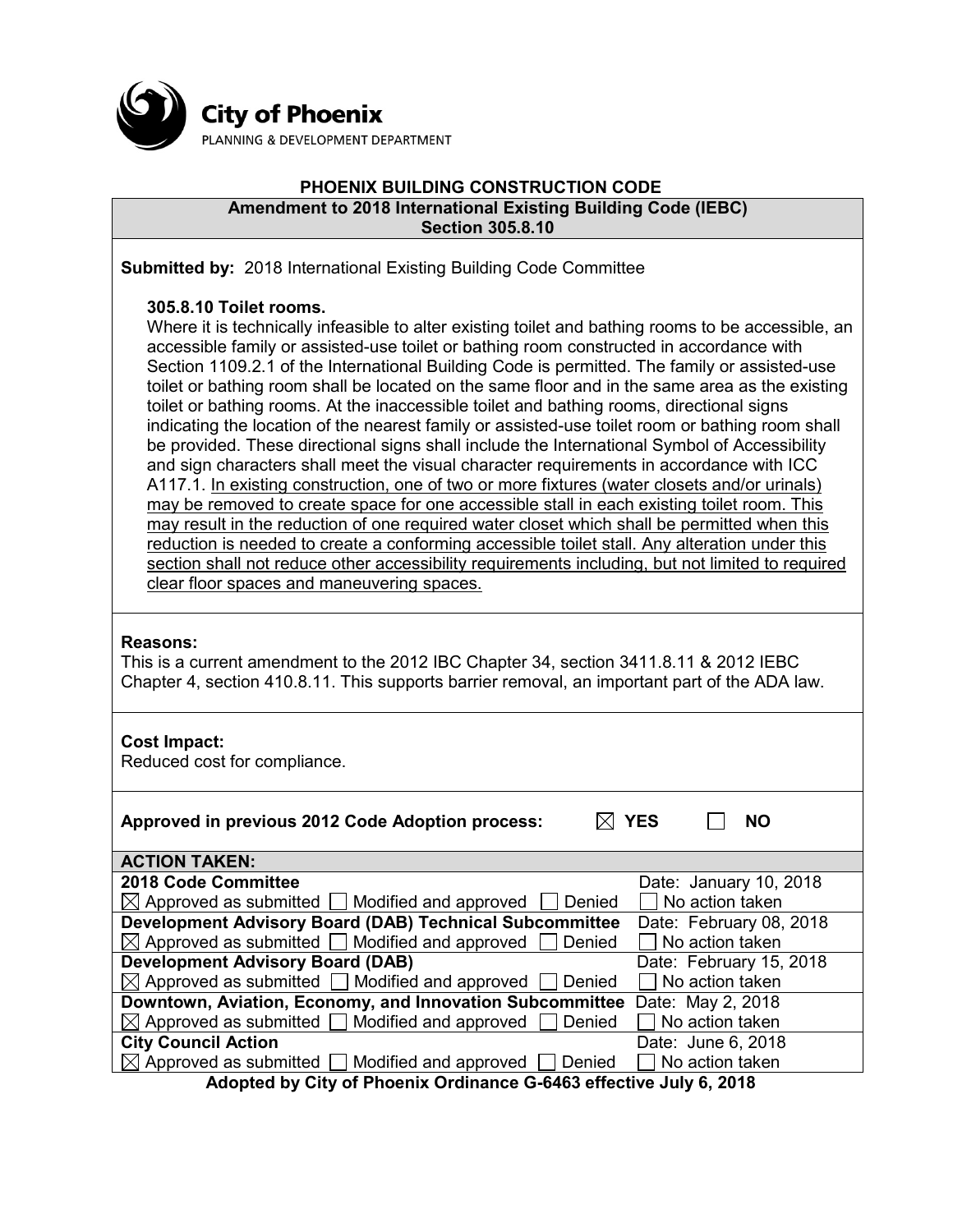

#### **PHOENIX BUILDING CONSTRUCTION CODE Amendment to 2018 International Existing Building Code (IEBC) Section 1201.1.1**

**Submitted by:** 2018 International Existing Building Code Committee

## **1201.1 Scope.**

This chapter is intended to provide means for the preservation of *historic buildings*. *Historic buildings* shall comply with the provisions of this chapter relating to their *repair*, *alteration*, relocation and *change of occupancy*.

## **1201.1.1 Preliminary meeting.**

If an applicant requests that a building meet the requirements of this chapter and the project is a project involving *alterations* and/or a *change of occupancy*, then the Planning and Development Department shall offer a preliminary meeting with the applicant upon payment of a fee as set forth in Appendix A.2 of Phoenix City Code, prior to the submission of a permit application. The preliminary meeting shall, to the extent possible, include the officials responsible for permit approval and enforcement with respect to the Phoenix Building Construction Code, Phoenix Fire Code and historic preservation ordinances.

## **Reasons:**

This requirement was previously amended in the 2012 IEBC, chapter 12, section 1201.1 and is consistent with departmental policies.

## **Cost Impact:**

This is a cost-saving measure. The objective of this meeting is to identify proactively all the code, technical and policy requirements as early as feasible.

| Approved in previous 2012 Code Adoption process:                         | <b>YES</b><br><b>NO</b> |
|--------------------------------------------------------------------------|-------------------------|
| <b>ACTION TAKEN:</b>                                                     |                         |
| 2018 Code Committee                                                      | Date: January 10, 2018  |
| $\boxtimes$ Approved as submitted $\Box$ Modified and approved<br>Denied | No action taken         |
| <b>Development Advisory Board (DAB) Technical Subcommittee</b>           | Date: February 8, 2018  |
| $\boxtimes$ Approved as submitted $\Box$ Modified and approved<br>Denied | No action taken         |
| <b>Development Advisory Board (DAB)</b>                                  | Date: February 15, 2018 |
| $\boxtimes$ Approved as submitted $\Box$ Modified and approved<br>Denied | $\Box$ No action taken  |
| Downtown, Aviation, Economy, and Innovation Subcommittee                 | Date: May 2, 2018       |
| $\boxtimes$ Approved as submitted $\Box$ Modified and approved<br>Denied | No action taken         |
| <b>City Council Action</b>                                               | Date: June 6, 2018      |
| $\boxtimes$ Approved as submitted $\Box$ Modified and approved<br>Denied | No action taken         |
| Adopted by City of Phoenix Ordinance G-6463 effective, July 6, 2018      |                         |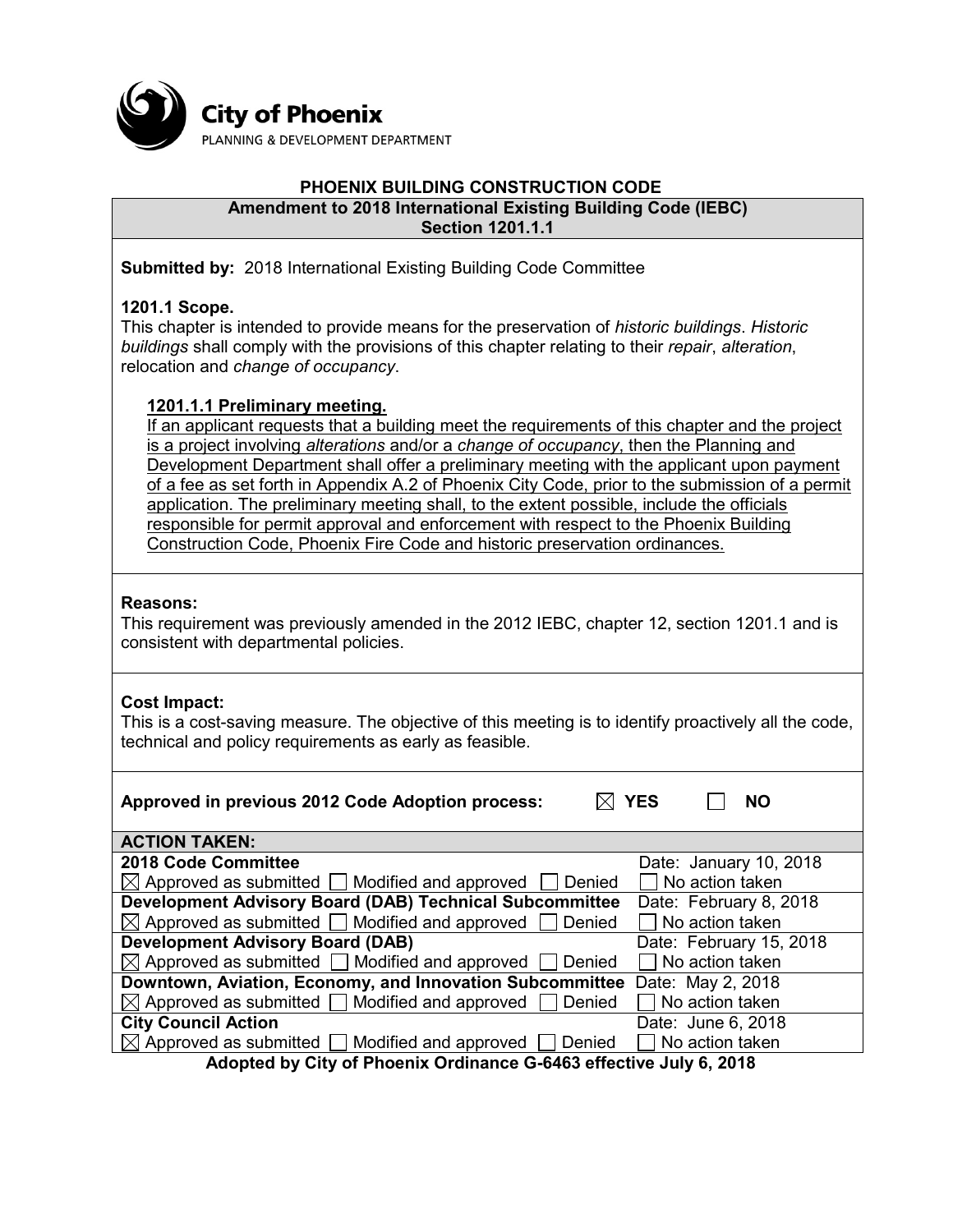

#### **PHOENIX BUILDING CONSTRUCTION CODE Amendment to 2018 International Existing Building Code (IEBC) Section 1201.4**

**Submitted by:** 2018 International Existing Building Code Committee

## **[BS] 1201.4 Flood hazard areas.**

In *flood hazard areas*, if all proposed work, including *repairs*, work required because of a *change of occupancy*, and *alterations*, constitutes *substantial improvement*, then the *existing building* shall comply with Section 1612 of the *International Building Code*, or Section R322 of the *International Residential Code* as applicable.

**Exception:** Buildings or structures listed on the National Register of Historic Places or City of Phoenix or State Inventory of Historical Places shall be exempt if alteration of a 'historic structure,' will not preclude the structure's continued designation as a 'historic structure'. Historic Preservation may show the property listed within a Historic District, but it must be a contributor to the Historic District or individually listed.

If a *historic building* will continue to be a *historic building* after the proposed work is completed, then the proposed work is not considered a *substantial improvement*. For the purposes of this exception, a *historic building* is any of the following:

1. Listed or preliminarily determined to be eligible for listing in the National Register of Historic Places.

2. Determined by the Secretary of the U.S. Department of Interior to contribute to the historical significance of a registered historic district or a district preliminarily determined to qualify as a historic district.

3. Designated as historic under a state or local historic preservation program that is approved by the Department of the Interior.

## **Reasons:**

This requirement is consistent with state and federal practices where eligible historic properties are treated the same as listed properties for design review purposes. Modified to match flood plain requirements

## **Cost Impact:**

This cost-saving measure is intended to reduce the financial and technical infeasibility for projects.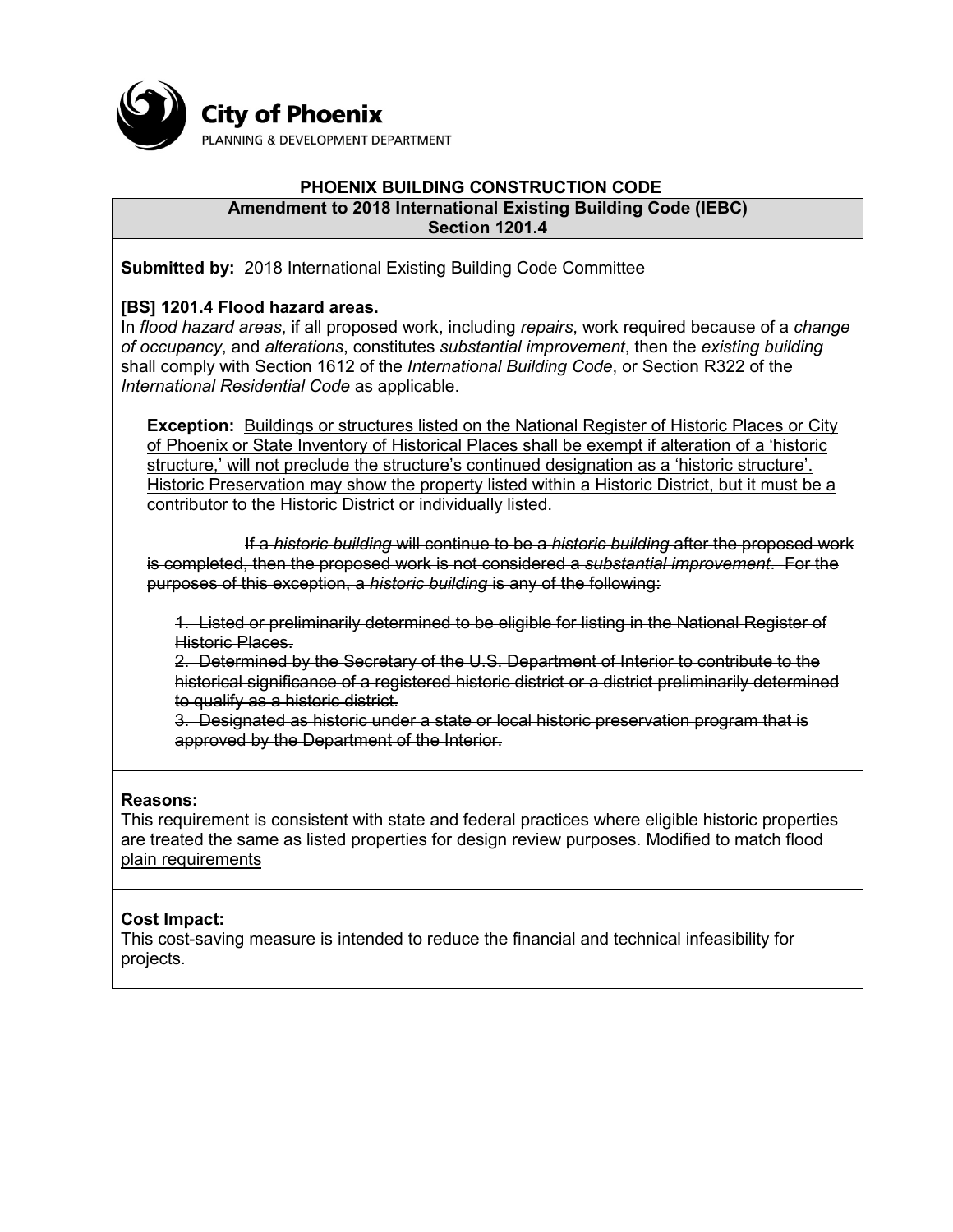| Approved in previous 2012 Code Adoption process:                           | YES<br><b>NO</b>        |  |
|----------------------------------------------------------------------------|-------------------------|--|
| <b>ACTION TAKEN:</b>                                                       |                         |  |
| 2018 Code Committee                                                        | Date: January 22, 2018  |  |
| Approved as submitted $\boxtimes$ Modified and approved<br>Denied          | No action taken         |  |
| <b>Development Advisory Board (DAB) Technical Subcommittee</b>             | Date: February 8, 2018  |  |
| $\boxtimes$ Approved as submitted $\Box$ Modified and approved<br>Denied   | No action taken         |  |
| <b>Development Advisory Board (DAB)</b>                                    | Date: February 15, 2018 |  |
| $\boxtimes$ Approved as submitted $\Box$ Modified and approved [<br>Denied | $\Box$ No action taken  |  |
| Downtown, Aviation, Economy, and Innovation Subcommittee                   | Date: May 2, 2018       |  |
| $\boxtimes$ Approved as submitted $\Box$ Modified and approved<br>Denied   | No action taken         |  |
| <b>City Council Action</b>                                                 | Date: June 6, 2018      |  |
| $\boxtimes$ Approved as submitted $\Box$ Modified and approved [<br>Denied | No action taken         |  |
| Adopted by City of Phoenix Ordinance G-6463 effective July 6, 2018         |                         |  |

Г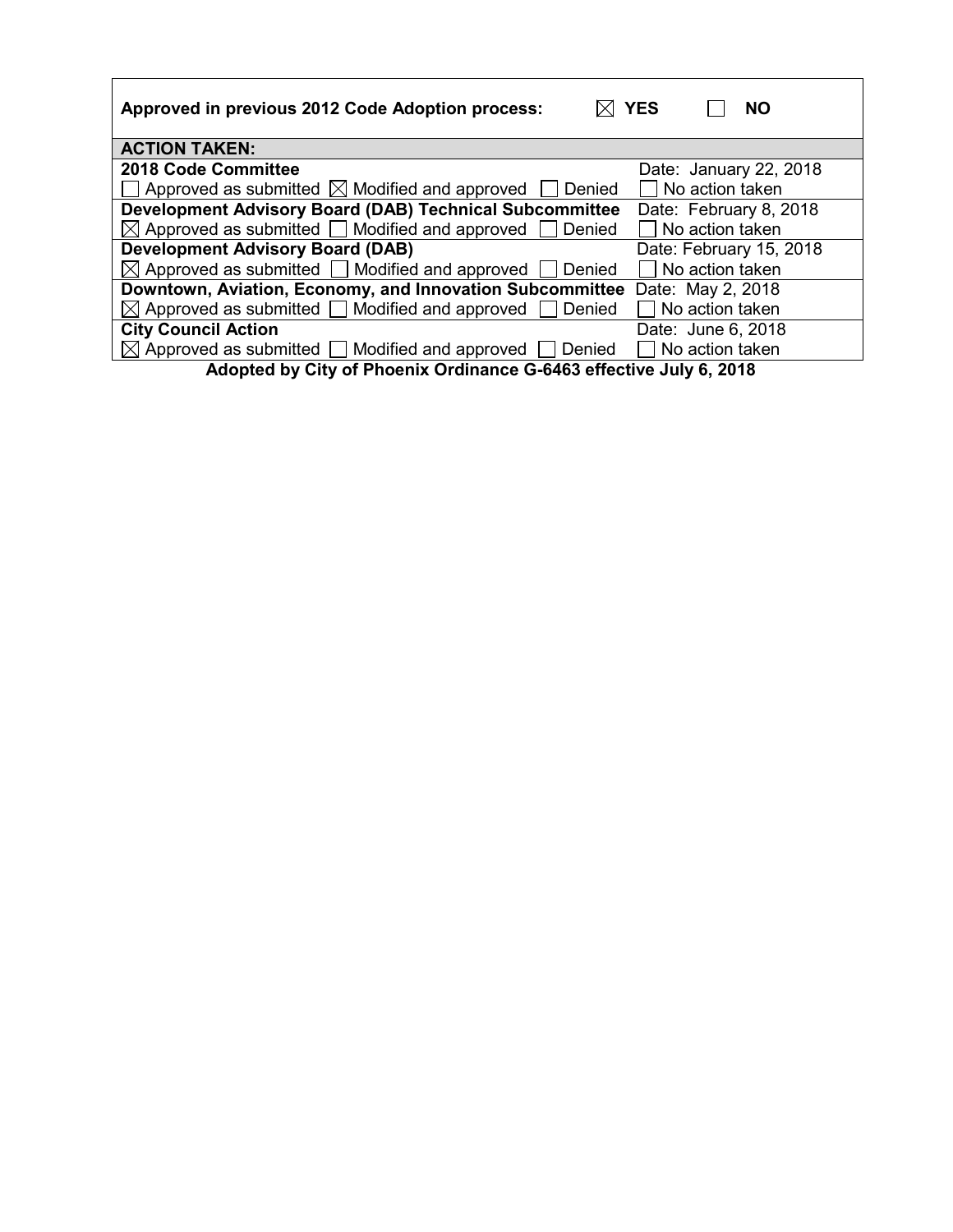

# **PHOENIX BUILDING CONSTRUCTION CODE**

**Amendment to 2018 International Existing Building Code (IEBC) Section 1201.6**

**Submitted by:** 2018 International Existing Building Code Committee

## **1201.6 Energy efficiency.**

Alterations and additions to an *historic building* shall be exempt from the provisions of the International Energy Conservation Code. New construction within designated historic districts shall be subject to the provisions of the International Energy Conservation Code.

## **Reasons:**

This additional section was previously amended in the 2012 IEBC section 1201.5, and is consistent with departmental policies.

## **Cost Impact:**

This cost-saving measure is intended to reduce the financial and technical infeasibility of energy upgrades to the entire building.

| Approved in previous 2012 Code Adoption process:                                | <b>YES</b><br><b>NO</b> |
|---------------------------------------------------------------------------------|-------------------------|
| <b>ACTION TAKEN:</b>                                                            |                         |
| 2018 Code Committee                                                             | Date: January 10, 2018  |
| $\boxtimes$ Approved as submitted $\Box$ Modified and approved<br>Denied        | No action taken         |
| <b>Development Advisory Board (DAB) Technical Subcommittee</b>                  | Date: February 8, 2018  |
| $\boxtimes$ Approved as submitted $\Box$ Modified and approved<br>Denied        | No action taken         |
| <b>Development Advisory Board (DAB)</b>                                         | Date: February 15, 2018 |
| $\boxtimes$ Approved as submitted $\Box$ Modified and approved $\Box$<br>Denied | No action taken         |
| Downtown, Aviation, Economy, and Innovation Subcommittee                        | Date: May 2, 2018       |
| $\boxtimes$ Approved as submitted $\Box$ Modified and approved<br>Denied        | No action taken         |
| <b>City Council Action</b>                                                      | Date: June 6, 2018      |
| $\boxtimes$ Approved as submitted $\Box$ Modified and approved [<br>Denied      | No action taken         |
| Adopted by City of Phoenix Ordinance G-6463 effective July 6, 2018              |                         |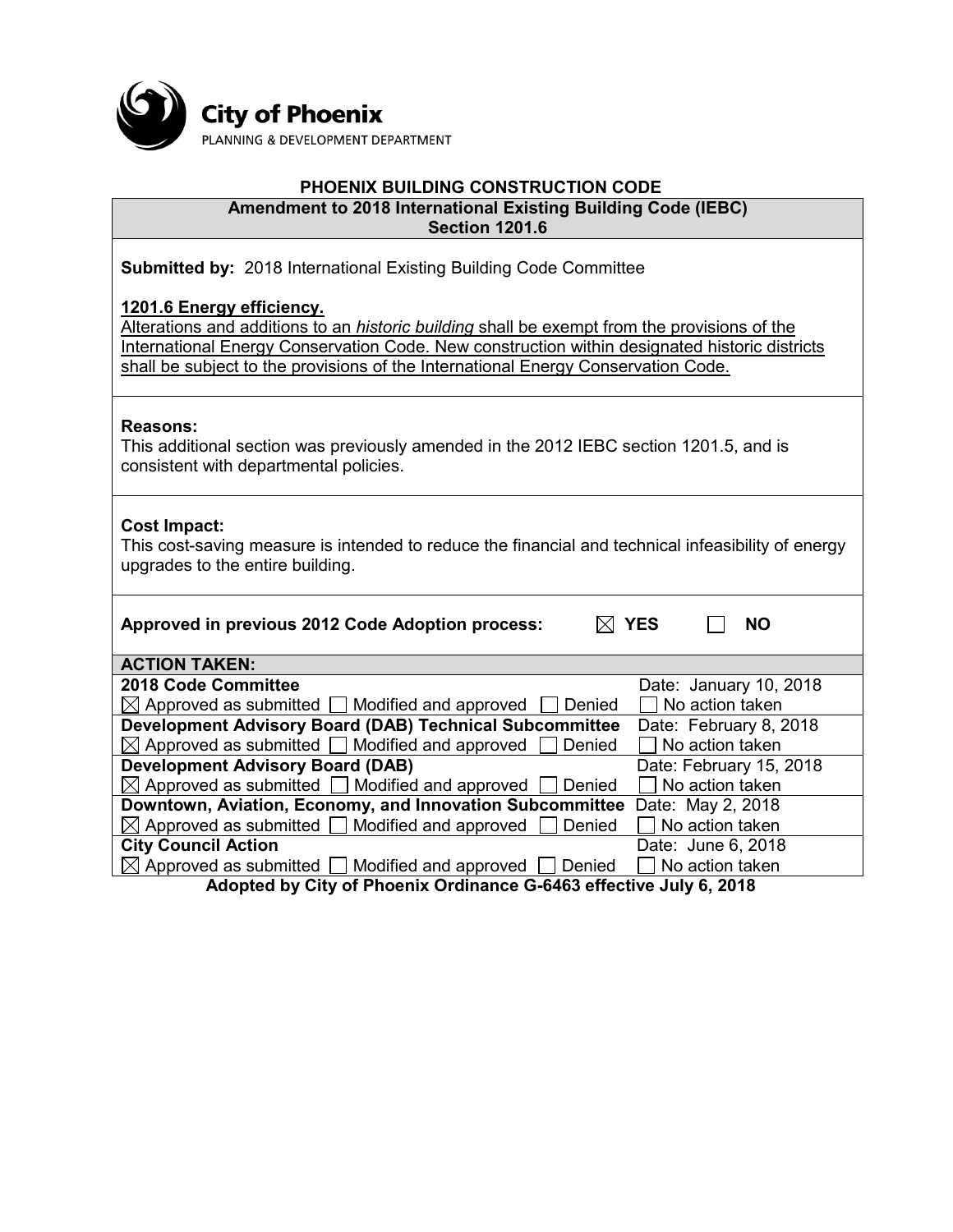

#### **PHOENIX BUILDING CONSTRUCTION CODE Amendment to 2018 International Existing Building Code (IEBC) Section 1202.2**

**Submitted by:** 2018 International Existing Building Code Committee

## **1202.2 Repair and replacement.**

Repair and replacement of existing or missing features using original materials shall be permitted. Partial replacement for *repairs* that match the original in configuration, height, and size shall be permitted. Glazing is subject to the requirements of Section 1203.8. Replacement glazing in hazardous locations shall comply with the safety glazing requirements of Chapter 24 of the *International Building Code*.

**Exception:** Glass block walls, louvered windows, and jalousies repaired with like materials.

## **Reasons:**

This requirement was previously amended in the 2012 IEBC section 1202.4, and is consistent with departmental policies.

## **Cost Impact:**

This cost-saving measure is intended to reduce the financial and technical infeasibility for uncomplicated projects.

| Approved in previous 2012 Code Adoption process:                           | <b>YES</b><br><b>NO</b> |  |
|----------------------------------------------------------------------------|-------------------------|--|
| <b>ACTION TAKEN:</b>                                                       |                         |  |
| 2018 Code Committee                                                        | Date: January 10, 2018  |  |
| $\boxtimes$ Approved as submitted $\Box$ Modified and approved<br>Denied   | No action taken         |  |
| <b>Development Advisory Board (DAB) Technical Subcommittee</b>             | Date: February 8, 2018  |  |
| $\boxtimes$ Approved as submitted $\Box$ Modified and approved<br>Denied   | $\Box$ No action taken  |  |
| <b>Development Advisory Board (DAB)</b>                                    | Date: February 15, 2018 |  |
| $\boxtimes$ Approved as submitted $\Box$ Modified and approved<br>Denied   | No action taken         |  |
| Downtown, Aviation, Economy, and Innovation Subcommittee                   | Date: May 2, 2018       |  |
| $\boxtimes$ Approved as submitted $\Box$ Modified and approved<br>Denied   | No action taken         |  |
| <b>City Council Action</b>                                                 | Date: June 6, 2018      |  |
| $\boxtimes$ Approved as submitted $\Box$ Modified and approved  <br>Denied | No action taken         |  |
| Adopted by City of Phoenix Ordinance G-6463 effective July 6, 2018         |                         |  |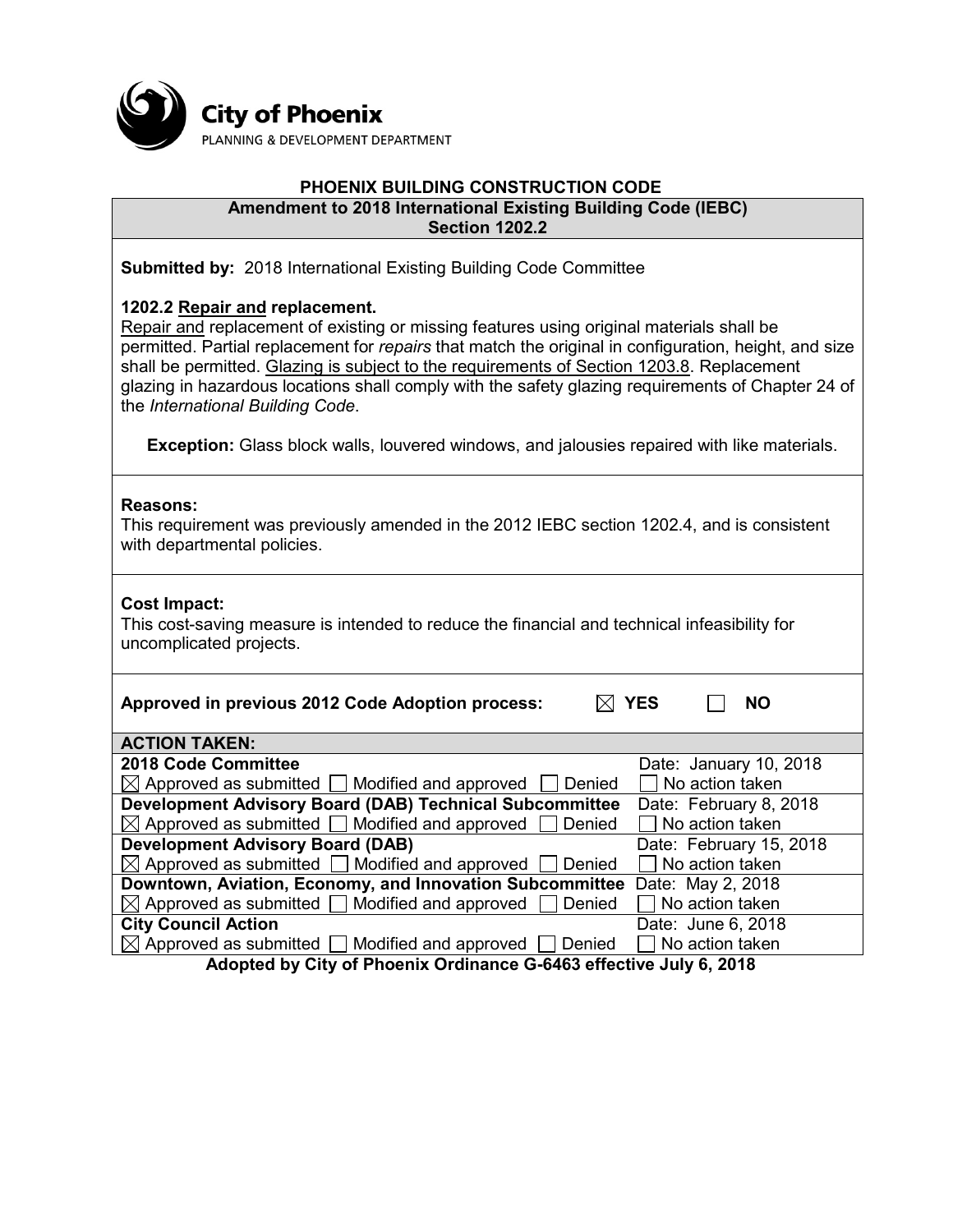

#### **PHOENIX BUILDING CONSTRUCTION CODE Amendment to 2018 International Existing Building Code (IEBC) Section 1203.3**

**Submitted by:** 2018 International Existing Building Code Committee

#### **1203.3 Means of egress and emergency escape and rescue.**

Existing window and door openings and corridor and stairway widths less than those specified elsewhere in this code may be *approved*, provided that, in the opinion of the *code official*, there is sufficient width and height for a person to pass through the opening or traverse the means of egress. Where approved by the *code official*, the front or main exit doors need not swing in the direction of the path of exit travel, provided that other *approved* means of egress having sufficient capacity to serve the total occupant load are provided.

#### **Reasons:**

This requirement was previously amended in the 2012 IEBC section 1203.3, and is consistent with departmental policies.

## **Cost Impact:**

This cost-saving measure is intended to reduce the financial and technical infeasibility for projects.

| Approved in previous 2012 Code Adoption process:                           | <b>YES</b><br><b>NO</b> |  |
|----------------------------------------------------------------------------|-------------------------|--|
| <b>ACTION TAKEN:</b>                                                       |                         |  |
| 2018 Code Committee                                                        | Date: January 10, 2018  |  |
| $\boxtimes$ Approved as submitted $\Box$ Modified and approved<br>Denied   | No action taken         |  |
| <b>Development Advisory Board (DAB) Technical Subcommittee</b>             | Date: February 8, 2018  |  |
| $\boxtimes$ Approved as submitted $\Box$ Modified and approved<br>Denied   | No action taken         |  |
| <b>Development Advisory Board (DAB)</b>                                    | Date: February 15, 2018 |  |
| $\boxtimes$ Approved as submitted $\Box$ Modified and approved<br>Denied   | No action taken         |  |
| Downtown, Aviation, Economy, and Innovation Subcommittee                   | Date: May 2, 2018       |  |
| $\boxtimes$ Approved as submitted $\Box$ Modified and approved<br>Denied   | No action taken         |  |
| <b>City Council Action</b>                                                 | Date: June 6, 2018      |  |
| $\boxtimes$ Approved as submitted $\Box$ Modified and approved [<br>Denied | No action taken         |  |
| Adentical by City of Dhoopiy Ordinance C.C4C2 officitive July C. 2040      |                         |  |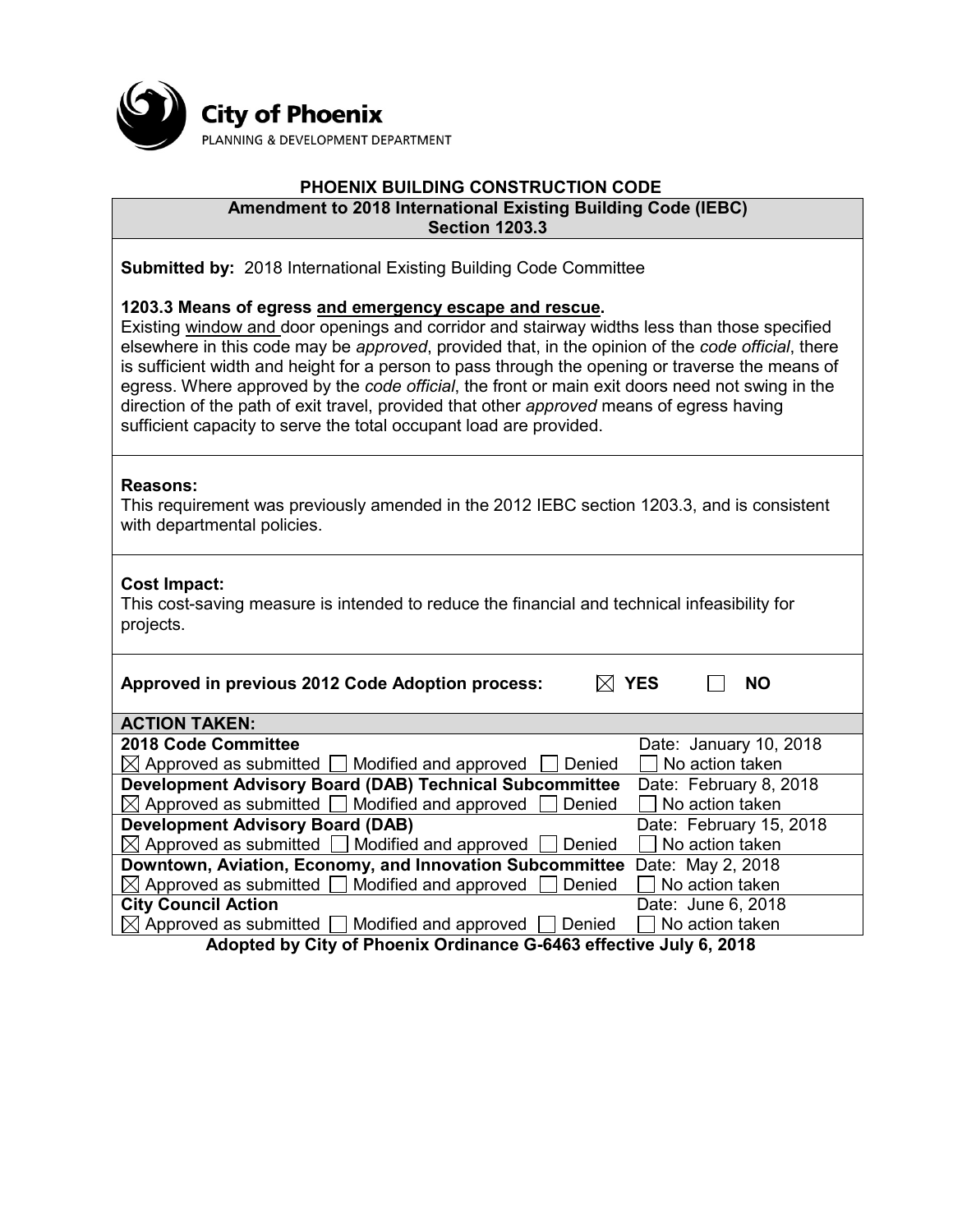

## **PHOENIX BUILDING CONSTRUCTION CODE Amendment to 2018 International Existing Building Code (IEBC)**

**Section 1204.6**

**Submitted by:** 2018 International Existing Building Code Committee

## **1204.6 Means of egress and emergency escape and rescue.**

Existing window and door openings and corridor and stairway widths less than those that would be acceptable for non-historic buildings under these provisions shall be *approved*, if, in the opinion of the *code official*, there is sufficient width and height for a person to pass through the opening or traverse the exit and that the capacity of the exit system is adequate for the occupant load, or where other operational controls to limit occupancy are *approved* by the *code official*.

#### **Reasons:**

This requirement was previously amended in 2012 IEBC code section 1205.6, and is consistent with departmental policies.

## **Cost Impact:**

This cost-saving measure is intended to reduce the financial and technical infeasibility for projects.

| Approved in previous 2012 Code Adoption process:                              | <b>YES</b><br><b>NO</b> |  |
|-------------------------------------------------------------------------------|-------------------------|--|
| <b>ACTION TAKEN:</b>                                                          |                         |  |
| 2018 Code Committee                                                           | Date: January 10, 2018  |  |
| $\boxtimes$ Approved as submitted $\Box$ Modified and approved<br>Denied      | No action taken         |  |
| <b>Development Advisory Board (DAB) Technical Subcommittee</b>                | Date: February 8, 2018  |  |
| $\boxtimes$ Approved as submitted $\Box$ Modified and approved<br>Denied      | No action taken         |  |
| <b>Development Advisory Board (DAB)</b>                                       | Date: February 15, 2018 |  |
| $\boxtimes$ Approved as submitted $\Box$ Modified and approved<br>Denied      | No action taken         |  |
| Downtown, Aviation, Economy, and Innovation Subcommittee                      | Date: May 2, 2018       |  |
| $\boxtimes$ Approved as submitted $\Box$ Modified and approved<br>Denied      | No action taken         |  |
| <b>City Council Action</b>                                                    | Date: June 6, 2018      |  |
| $\boxtimes$ Approved as submitted [<br>$\Box$ Modified and approved<br>Denied | No action taken         |  |
| Adopted by City of Phoenix Ordinance C 6463 offective July 6, 2018            |                         |  |